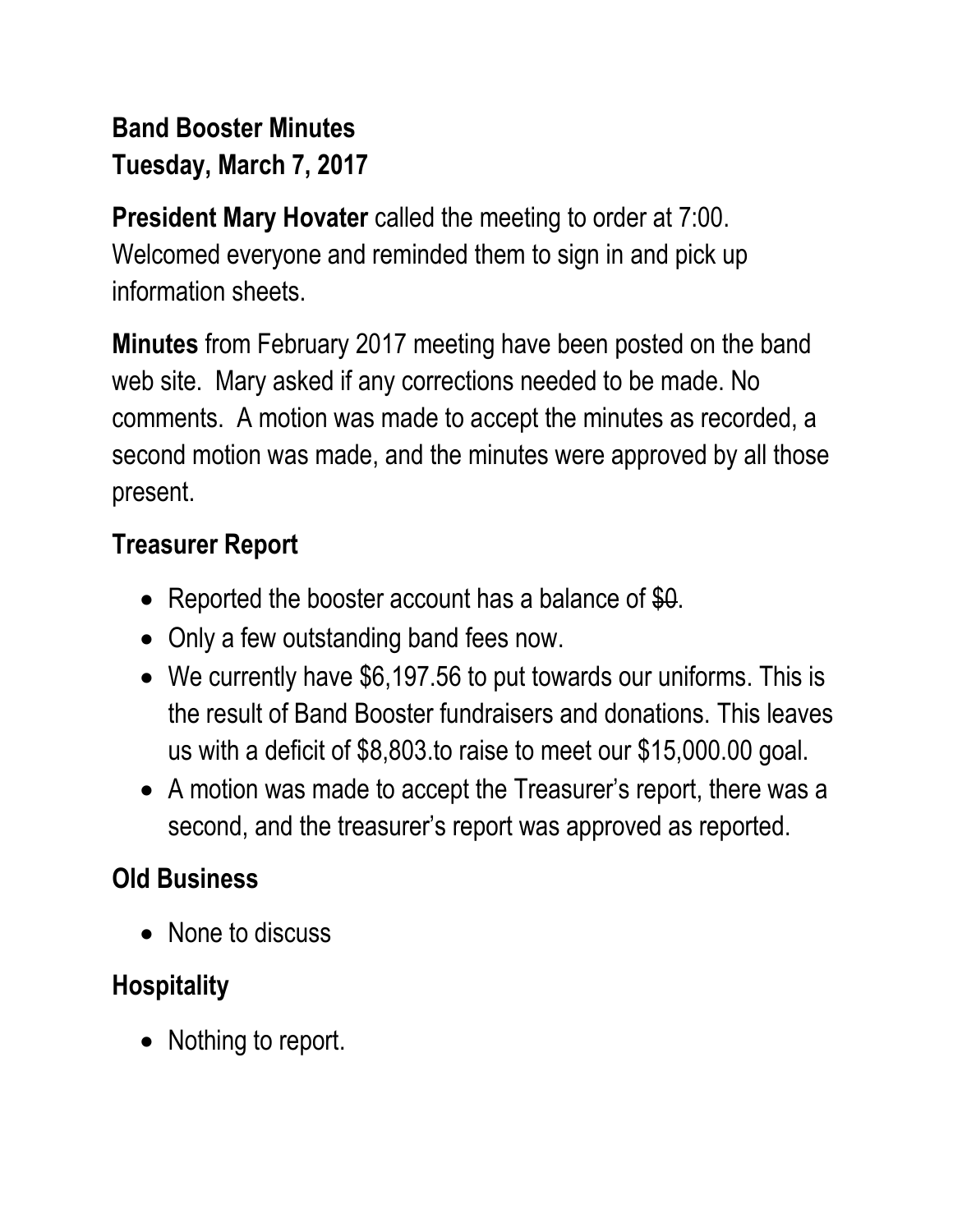### **Mary**

- Band Booster By-Laws have been approved.
- The yearly officer election will be at the April meeting. Please let someone know if you are interested in holding an office. The nominees must be made by tonight. No nominees will be accepted after that.
- Booster Spirit Night has been established for multiple restaurants in and around town. Be sure to check the Band Booster Facebook page for updates. There is also a calendar ready tonight with the Spirit Night dates thus far. Kim Hall will be publishing the dates in her newsletter.
- Some of the Spirit Nights require tickets, so be sure to pick those up tonight before you leave.
- Band Card vendors are being set up. If you know of someone who would like to be added we will need their information by the April Booster meeting.

#### **Uniforms**

- Leslie stated all is good in the uniform room.
- Only a few outstanding marching uniforms remain, but there are several pieces from others missing. Please remember seniors will not be eligible to participate in graduation ceremonies unless the uniform is returned.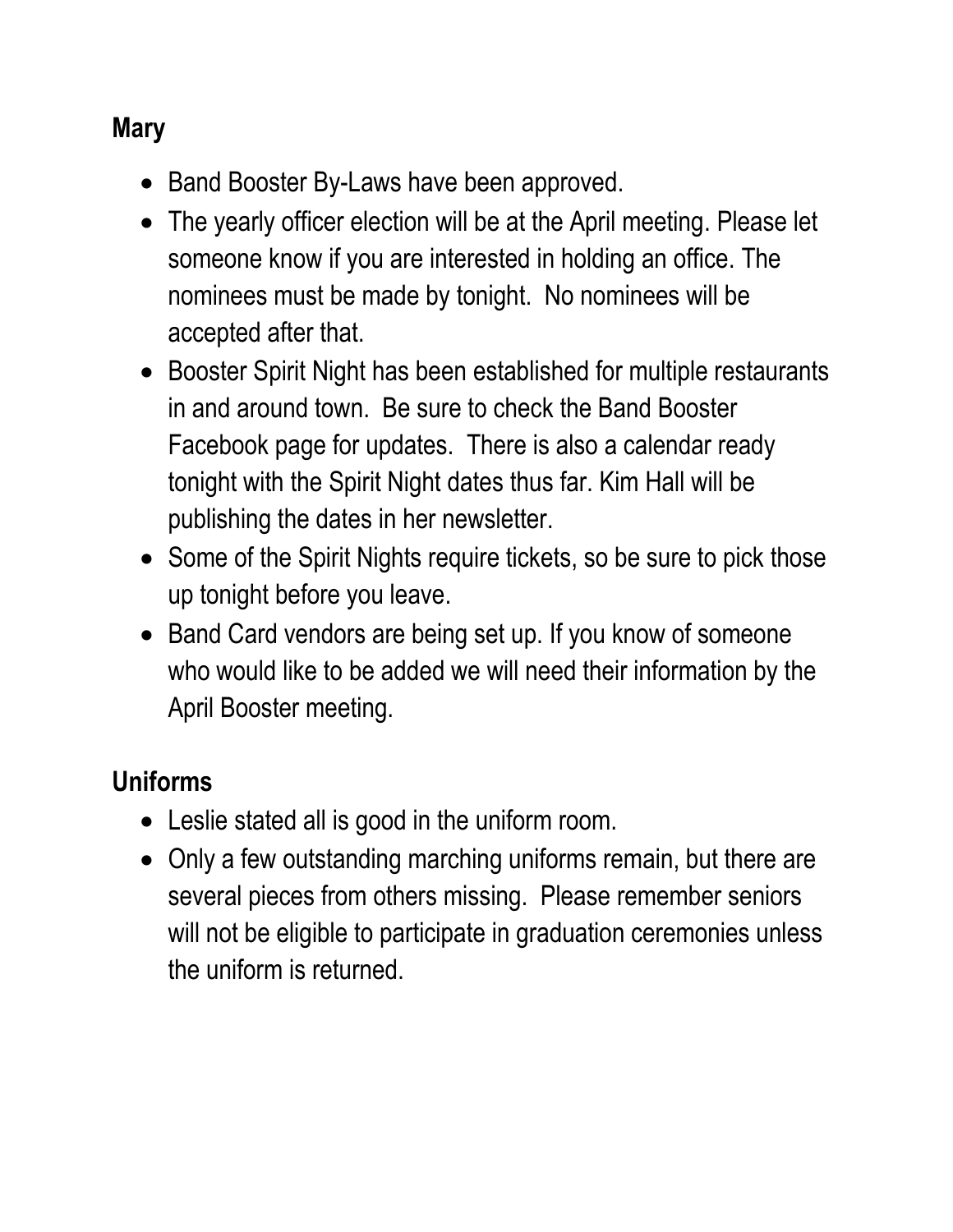### **Public Relations**

- Please send pictures to Mr. Smith. JPEGs are preferable. Deadline to turn in pictures for banquet is 4/26/17.
- Russell Frye from Athens State has volunteered to continue helping with posters and flyers for future events.

# **Chaperones**

• Thanks to the 14 chaperons who went with us to MPAs on 2/28.

# **Pit Crew**

• Nothing to report.

#### **Mrs. Bean**

- Preparations for Spring concert are underway. The concert will be 4/11/17.
- Smart Music is being implemented into more of the music program and plans to purchase a large screen are in the works. Can be purchased for home use at \$40 per user.
- Some upcoming dates: 4/11 Spring Concert, 4/20 CMS Band Banquet.
- Uniform turn in will be in April.

#### **Mr. Teuscher**

• Please pick up percussion reminder paper for all dates of upcoming percussion events.